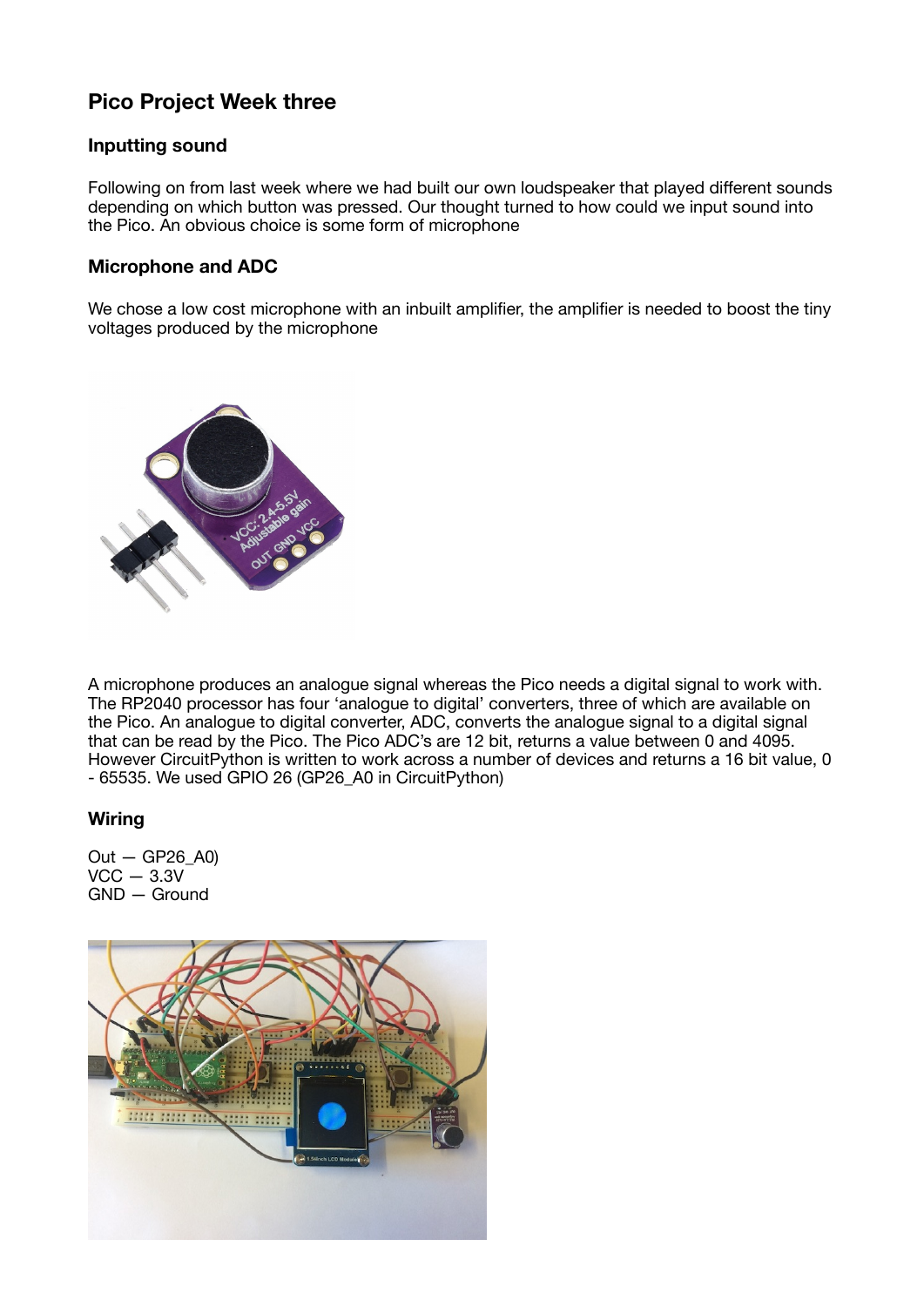## **Coding**

| import board                               |
|--------------------------------------------|
| import terminalio                          |
| import busio                               |
| import displayio                           |
| from vectorio import Rectangle, Circle     |
| from adafruit_display_text import label    |
| from adafruit_display_shapes import circle |
| from adafruit_st7789 import ST7789         |
| import adafruit_imageload                  |
| import digitalio, analogio                 |
| import time, random                        |
|                                            |

import audiomp3

import audiopwmio

mic = analogio.AnalogIn(board.GP26\_A0)

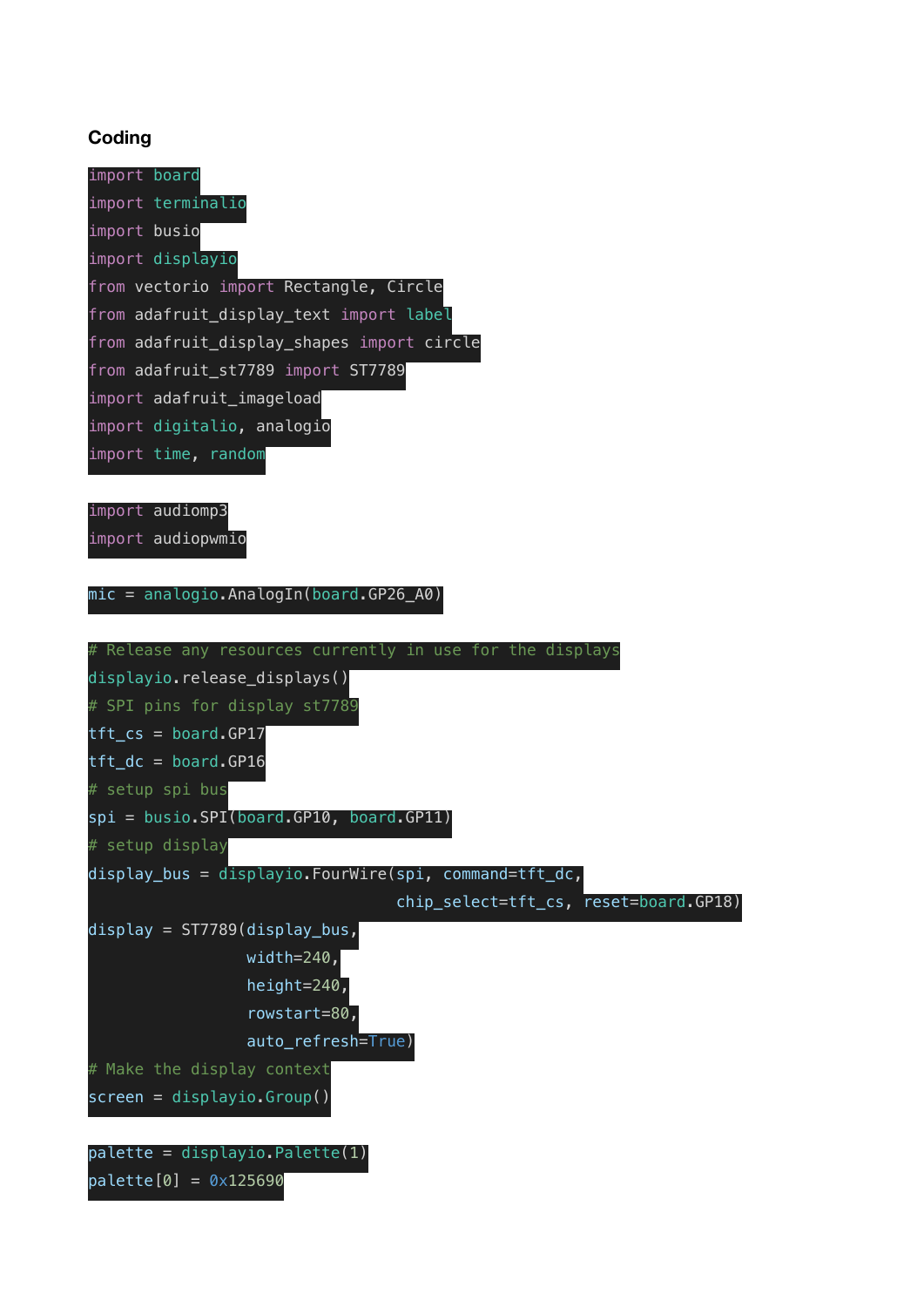circle = Circle(pixel\_shader=palette, radius=25, x=120, y=120)

screen.append(circle)

display.show(screen)

buttonOne = digitalio.DigitalInOut(board.GP13) buttonOne.switch\_to\_input(pull=digitalio.Pull.DOWN) buttonTwo = digitalio.DigitalInOut(board.GP14) buttonTwo.switch\_to\_input(pull=digitalio.Pull.DOWN)

def get voltage(raw): return (raw \* 3.3) / 65536.0

def mapFromTo(v, oldMin, oldMax, newMin, newMax):

newV=(v-oldMin)/(oldMax-oldMin)\*(newMax-newMin)+newMin

return newV

def average(lst): return sum(lst) / len(lst)

 $oldAmp = mic.value # holder of "old mic value" (so we can compare each loop)$ buffer =  $100$  # a buffer to check between a range (old value - buffer new value | old value + buffer)  $micArray = []$  # keep an array of values so we can "smooth" an average ? lowest =  $10000$  # set a high value for the lowest value (so we can eventually whittle it down to the minimum value the mic spits out) highest = 1  $#$  set a low value for the maximum value (so we can build it up to find the highest raw mic value)



# if the mic values are lower or higher than the previous min / max vlues change them accordingly (so we can get a true min/max range)